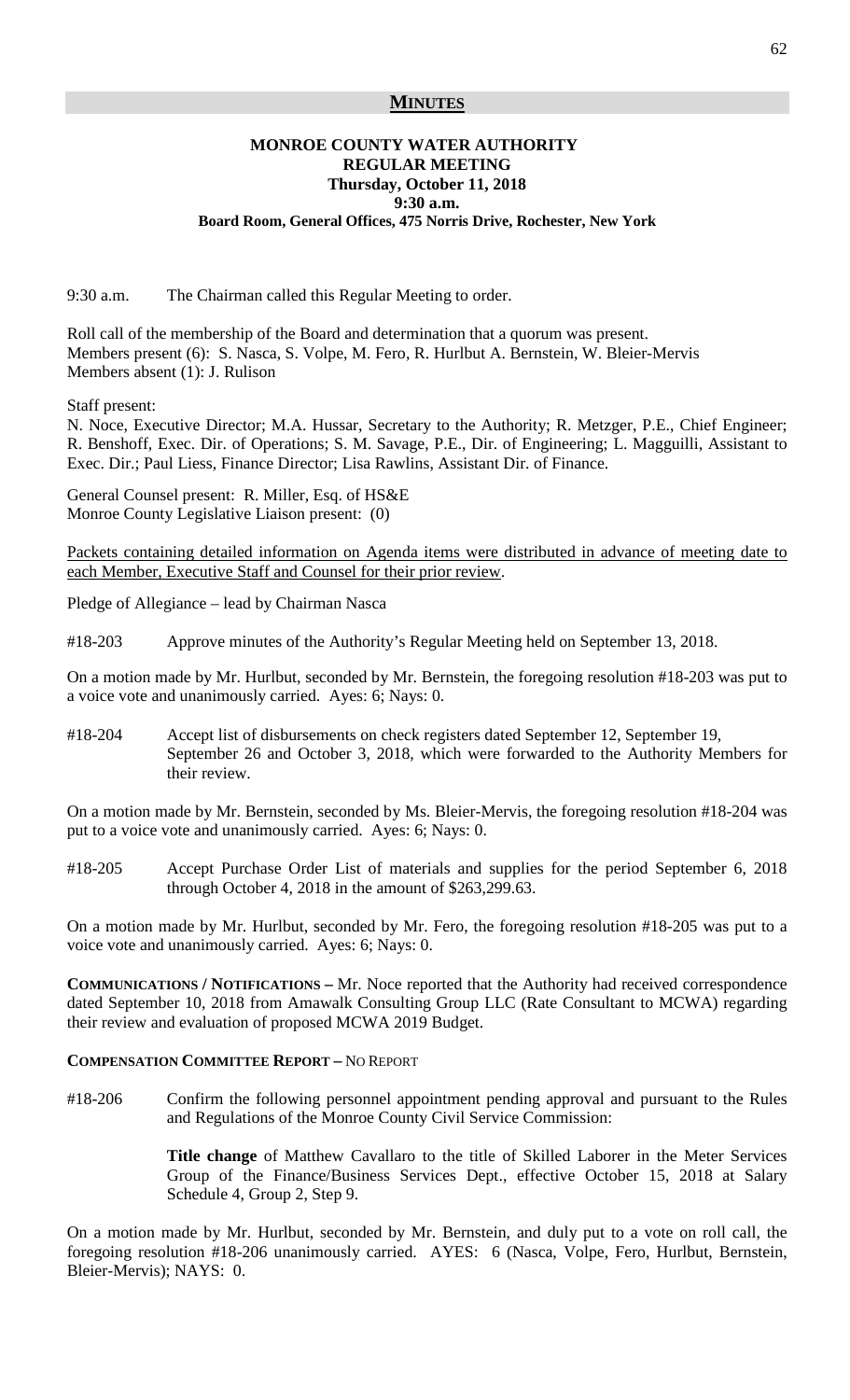### MONROE COUNTY WATER AUTHORITY REGULAR MEETING – October 11, 2018

In discussion of Item #18-207, Mr. Metzger provided a summary overview on the Retail Lease Agreement with the Town of Brighton indicating that the Town of Brighton originally entered into a forty (40) year Retail Lease Agreement with the Water Authority in 1978. Since the Town has declared that they are desirous of entering into a new 40-year Retail Lease Agreement with the Authority, effective date of the new agreement, whereas all rights and obligations under the agreement become operational, shall be the same as the executed (signed) date of new 40-year

Agreement.<br>#18-207

## #18-207 **RESOLUTION AUTHORIZING EXECUTING A 40-YEAR RETAIL LEASE AGREEMENT FOR OPERATION OF WATER DISTRICTS WITH THE TOWN OF BRIGHTON**

**WHEREAS**, the Authority is operating the Town of Brighton's water system in accordance with the existing Retail Lease Agreement dated July 10, 1978; and **WHEREAS**, the Town of Brighton has requested a renewal of the Retail Lease Agreement with the Authority for a new forty (40) year term. **NOW, THEREFORE, BE IT RESOLVED BY THE MEMBERS OF THE MONROE COUNTY WATER AUTHORITY:** to execute a **40-year Retail Lease Agreement with the Town of Brighton**.

On a motion made by Mr. Bernstein, seconded by, Mr. Hurlbut and duly put to a vote on roll call, the foregoing resolution #18-207 unanimously carried. AYES: 6 (Nasca, Volpe, Fero, Hurlbut, Bernstein, Bleier-Mervis); NAYS: 0.

For Item #18-208 Mr. Noce briefed the Members on behalf of Diane Hendrickson, and shared an overview of services to be provided, recapped the RFQ/P process, and stated that Cardiac Life has provided these services for the Authority in the past

#18-208 Authorize the Executive Director to enter into a **Professional Services Agreement** with Cardiac Life for annual on-site Cardiopulmonary Resuscitation, Heart Start Automated External Defibrillator, Preventing Disease Transmission and First Aid Training for a period of two  $(2)$  years, with the option to extend for three  $(3)$  – one  $(1)$  year terms, if mutually agreeable with both parties. The cost of said training not to exceed \$7,500 per year.

On a motion made by Mr. Bernstein, seconded by Mrs. Volpe, and duly put to a vote on roll call, the foregoing resolution #18-208 unanimously carried. AYES: 6 (Nasca, Volpe, Fero, Hurlbut, Bernstein, Bleier-Mervis); NAYS: 0.

For Item #18-209 Mr. Jablonsky addressed the Board for this authorization, in addition to the recommendation memorandum provided for their prior review, to purchase particular wireless network equipment utilizing existing NY State OGS Technology and Commodity contracts that will enhance the integrity and protection of the Authority's organizational network infrastructure.

#18-209 Authorize the purchase of Wireless Network equipment to enhance the MCWA's network infrastructure utilizing the NYS OGS Technology and Commodity contracts for a total estimated cost of \$52,000.

On a motion made by Mr. Hurlbut, seconded by Mrs. Volpe, and duly put to a vote on roll call, the foregoing resolution #18-209 unanimously carried. AYES: 6 (Nasca, Volpe, Fero, Hurlbut, Bernstein, Bleier-Mervis); NAYS: 0.

For Item #18-210 Mr. Benshoff addressed the Board for authorization on this unit price contract award for repair Couplings; he explained they are used throughout the year on main breaks that occur. He recapped bid results and indicated the Authority has dealt previously with the low responsive, responsible bidder.

#18-210 Authorize a **unit price purchase contract award for Couplings** from low responsive, responsible bidder, Core & Main, with a total bid of \$42,875.02 based on estimated quantities. This is a one year, unit price contract with the option to extend for four additional one-year periods years upon mutual consent.

On a motion made by Mr. Bernstein, seconded by Mr. Fero, and duly put to a vote on roll call, the foregoing resolution #18-210 unanimously carried. AYES: 6 (Nasca, Volpe, Fero, Hurlbut, Bernstein, Bleier-Mervis); NAYS: 0.

For Item #18-211, in his briefing to the Members on utilization of the NYS OGS Contract for diesel fuel for Authority vehicles and equipment, Mr. Benshoff mentioned this is the renewal of the current contract and the estimated amount is through the contract period ending August 27, 2020.

#18-211 Authorize the **use of NYS OGS Contract No. PC68215**-**Group #05602, Award #23094 for the purchase of Ultra-Low Sulphur Diesel Fuel** for Authority vehicles and equipment for an estimated amount of \$475,000 through the contract period ending August 27, 2020.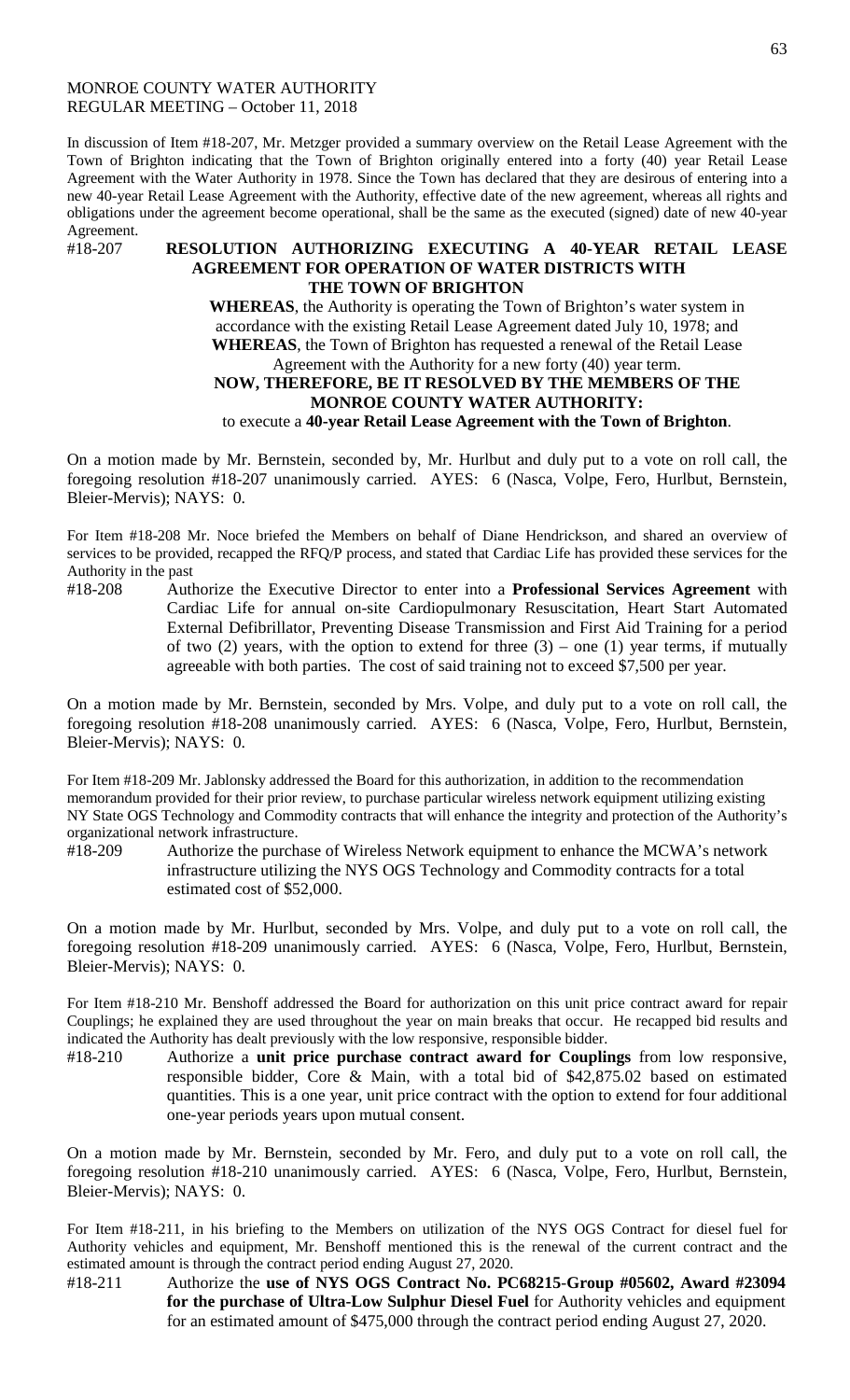## MONROE COUNTY WATER AUTHORITY REGULAR MEETING – October 11, 2018

On a motion made by Mrs. Volpe, seconded by Mr. Hurlbut, and duly put to a vote on roll call, the foregoing resolution #18-211 unanimously carried. AYES: 6 (Nasca, Volpe, Fero, Hurlbut, Bernstein, Bleier-Mervis); NAYS: 0.

For Item #18-212, Mr. Liess addressed the Board; he recapped bid results and indicated that Buffalo Envelope was the sole bidder as well as the previous provider of these envelopes.

#18-212 Authorize the **purchase contract award for anticipated annual supply of Customer Bill and Payment Return Windowed Mailing Envelopes** from low responsive, responsible bidder, Buffalo Envelope, in an estimated amount of \$14,900 allowing +/- 5% for over- or under-runs in printing.

On a motion made by Mr. Hurlbut seconded by Mr. Bernstein, and duly put to a vote on roll call, the foregoing resolution #18-212 unanimously carried. AYES: 6 (Nasca, Volpe, Fero, Hurlbut, Bernstein, Bleier-Mervis); NAYS: 0.

For Item #18-213, Mr. Metzger addressed the Members to authorize amendment to an existing agreement with Wonderware North to accommodate additional costs associated with recent software (automatic system back-up capabilities) and various equipment upgrades, and training services.

#18-213 Authorize the **amendment of Resolution #17-218** (ref. 11/9/17) for implementation services, software and equipment for Stratus Fault Tolerant Servers and VMWare Virtual Machines from Wonderware North, increasing the estimated amount from \$124,000 to \$142,000.

On a motion made by Mr. Bernstein seconded by Mr. Hurlbut, and duly put to a vote on roll call, the foregoing resolution #18-213 unanimously carried. AYES: 6 (Nasca, Volpe, Fero, Hurlbut, Bernstein, Bleier-Mervis); NAYS: 0.

#18-214 The Members of the Authority expressly make the following determinations for all awards of Procurement Contracts made during this meeting: (i) the proposed awardee has been found to be responsible; (ii) the proposed awardee complied with the State Finance Law provisions regarding Permissible Contacts (as defined in the Authority's Procurement Disclosure Policy); (iii) the proposed awardee has (or will prior to the final award being effective) complied with the State Finance Law provisions that require disclosure of all information required to be in the Authority's Solicitation Materials (as such term is defined in the Authority's Procurement Disclosure Policy); and (iv) the procurement process did not involve conduct that is prohibited by the Public Officers Law, the Authority's Procurement Disclosure Policy, and the Authority's Code of Ethics and Conflict of Interest Policies.

On a motion made by Ms. Bleier-Mervis seconded by Mrs. Volpe, and duly put to a vote on roll call, the foregoing resolution #18-214 unanimously carried. AYES: 6 (Nasca, Volpe, Fero, Hurlbut, Bernstein, Bleier-Mervis); NAYS: 0.

## **FINANCE COMMITTEE REPORT -** Presented by Mr. Hurlbut, Committee Chair

Mr. Hurlbut gave a briefing on the Finance Committee Meeting held on October 4, 2018, stating that the one item before the Committee was the review of the 2019 Budget. He reported that Finance Director Paul Liess gave a detailed presentation of the 2019 Budget and responded to questions from the Committee Members. He further reported that following the detailed review and some discussion, the Finance Committee unanimously agreed to recommend approval by the full Board of the 2019 Budget, as presented. Mr. Hurlbut also mentioned that the next meeting of the Finance Committee is scheduled for November 1, 2018, and that Minutes of the October 4 meeting are currently posted on the MCWA website for Board Member and public review.

For Item #18-215, Mr. Liess delivered a presentation on the 2019 Budget. He invited any remaining questions from the Members, and these were fully addressed by Mr. Liess and Mr. Noce. 2019 Budget information was also previously presented to the Finance Committee and discussed with the Board Members at budget workshops held in August 2018.<br>#18-215

#18-215 **RESOLVED** That the **Authority's Preliminary Budget for the calendar year 2019**  totaling \$74,390,811 be and it hereby is adopted.

**IT IS FURTHER RESOLVED** That in accordance with the Authority's Trust Indenture dated October 1, 1991, Section 506, Paragraph #2, the Preliminary Budget so adopted shall, when it has been approved by a certificate of the Consulting Engineer, constitute for all purposes the Annual Budget for 2019.